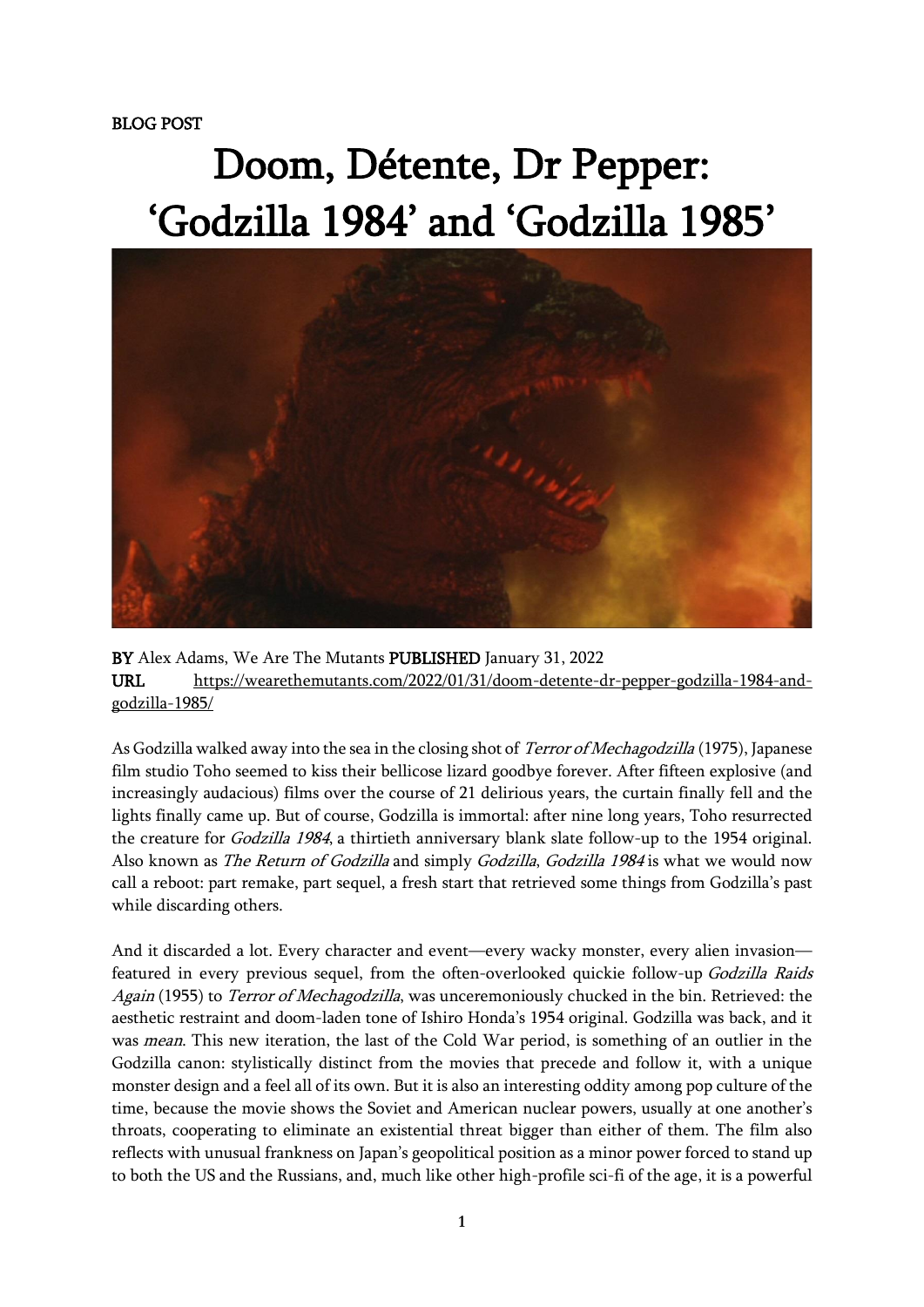warning about the perils—and futility—of nuclear confrontation. A Godzilla movie of unusual sobriety, Godzilla 1984 tells us a lot about Cold War Japan, and the film's Americanization as Godzilla 1985 a year later tells us perhaps even more about the politics of Cold War cultural production in the United States.

## Close to the Brink: Godzilla 1984 and Nuclear Confrontation

Godzilla 1984 has a straightforward plot that interweaves two main stories, one focused on the scientific attempts to understand and contain Godzilla, and the other on the political ramifications of the monster's unexpected rebirth. When Godzilla (played here with characteristic muscularity by Heisei-era suit actor Kenpachiro Satsuma) bursts out of a volcano, the Japanese authorities attempt, at first, to keep its re-emergence a secret, hoping that the creature will lay low and not cause any trouble. However, Godzilla soon forces their hand by destroying a Soviet submarine and almost provoking a catastrophic confrontation between the two nuclear superpowers. The uncovering of this secret quells the international tension, as it proves that no intentional provocation took place. Soon enough, however, Godzilla rampages through Tokyo, devastating the city and causing a Soviet nuclear missile to be remotely launched by accident. The Japanese Self-Defense Forces stop Godzilla with cadmium bombs and the US military launches a counter-missile, detonating the rogue warhead in the atmosphere above Tokyo. But the fallout from the blast reanimates Godzilla once again, and the only way to stop the beast is to lure it into another volcano using the insights gleaned from the scientific research of Professor Hayashida (Yosuke Natsuki). Falling back into the flames and lava of the underworld, Godzilla burns to death.

Godzilla 1984 is, then, the most direct engagement with Cold War themes to be found in the Godzilla series. Where the earlier films of the Shōwa period (1954-1975) addressed geopolitical matters playfully and obliquely through surreal [symbolism](https://wearethemutants.com/2021/06/15/rise-of-the-smog-god-ecological-apocalypse-in-godzilla-vs-hedorah-1971/) and space opera [allegory,](https://wearethemutants.com/2021/10/06/the-golden-hydra-king-ghidorah-astro-colonizers-and-cold-war-empire/) Godzilla 1984 has explicit political themes front and center and throughout. Godzilla's rebirth is the trigger event so widely dreaded in the 1980s: a sudden, destabilizing, and unpredictable crisis that threatens the delicate geopolitical balance and pushes the world closer to mutually assured destruction.

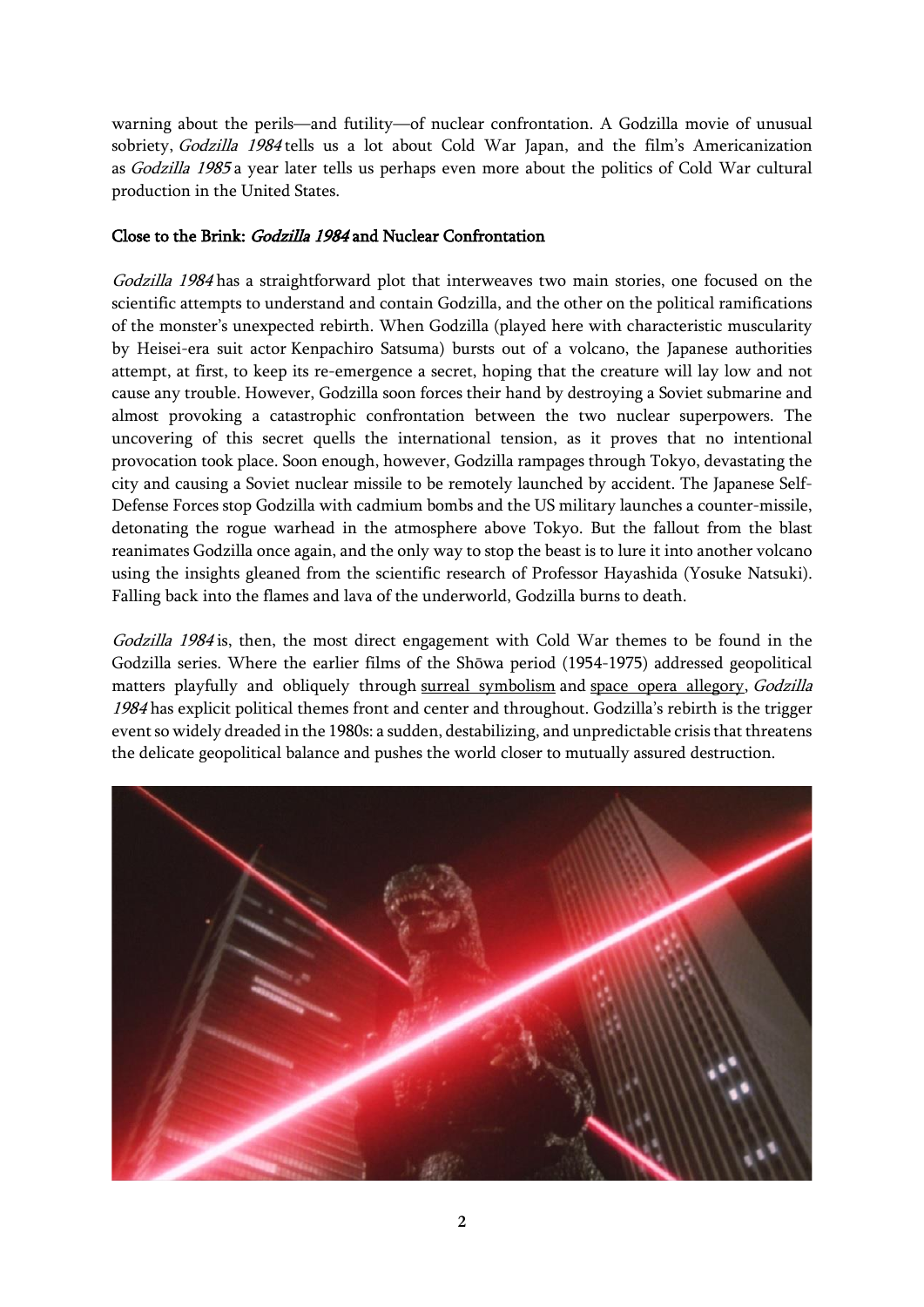But though World War 3 may loom menacingly, Godzilla 1984 dispels the threat of nuclear war relatively quickly. The film's concern is not the fear that an apocalyptic exchange of annihilations will take place between the nuclear powers, because, as mentioned above, the revelation of Godzilla's responsibility for the destruction of the nuclear submarine quickly calms these fears. The specific and more nuanced fear that the film exploits is that a "slippery slope" effect could result from the use of nuclear weapons in this emergency. Times of crisis are, after all, times of temptation: when things get tough, the option to discard sensitive ethical principles and use brute force to solve problems seems ever more persuasive—as the Japanese were, of course, well aware, having been the victims of American nuclear aggression. Godzilla 1984 is that rare cultural artifact that doesn't portray crisis as a time when an exception can be made. Instead, the movie foregrounds the struggle to stand by one's principles when they are most sorely tested.

This concern is most pronounced in a scene roughly halfway through the film. American and Soviet negotiators attempt to persuade the Japanese Prime Minister Seiki Mitamura (Keiju Kobayashi) to allow the use of nuclear weapons against Godzilla on Japanese territory. Harangued on both sides, the Prime Minister eventually stands firm in his anti-nuclear convictions. Pacifist principles mean nothing, he says, if we abandon them when they become inconvenient. More than anything, then, the film is a reaffirmation of Japan's anti-militarist credo, enshrined into their post-war constitution in the form of a commitment to never again wage war. Even using nuclear weapons "defensively" is rejected: any deployment at all will legitimize their use and thus set a precedent that will encourage, however indirectly, their use in the future. (Of course, nuclear weapons *are* used, as a US missile intercepts the rogue Soviet warhead; but this is a tragic eventuality, an outcome that shows that the only justified use of nuclear weapons is itself anti-nuclear.)

This long negotiation scene also articulates a clear and passionate commentary on the Japanese national position during the Cold War. When the Japanese Prime Minister, once he's finished discussing matters with his cabinet, plainly refuses to allow nuclear weapons to be used against Godzilla, he finishes his remarks by asking by what right the USA or Russia can demand to use these weapons on Japanese soil. "You accuse us of acting out of national pride, and maybe we are guilty of that. But what of your attitude? What right do you have to say that we should follow you? You are being selfish too." Like the much later Shin Godzilla (2016), which sees Japanese authorities collaborating with American and French forces in their attempts to destroy the monster, Godzilla 1984 shows a Japan that can assert itself as a nation among equals, refusing to be dictated to. There is a certain nationalism here, of course, but also a tentative anti-imperialism. Both the US and Soviet ambassadors are pushy, aggressive, overconfidently combative; the Japanese PM is calm, reserved, above all human, his hands trembling as he holds his cigarette in his office and explains to his ministers how he finally managed to resolve the situation. Unlike the representatives of the nuclear powers, who seem to feel they have finally found the opportunity they crave to push the nuclear button, the Japanese—the only nation to have actually been on the receiving end of a nuclear strike—have a uniquely intimate insight into the human costs of nuclear aggression. This insight demands that they exhibit the vigilance and courage to say no, always, to nuclear weapons.

## Rebirth, Resurrection

It's not only the film's more open approach to its political commitments that sets Godzilla 1984 apart from previous Godzilla movies. It also has grittier visuals and a more realist narrative approach, blending elements of the horror and political thriller genres into a more stylistically austere version of giant monster science fiction. The tone is darker, tragic, more serious; there are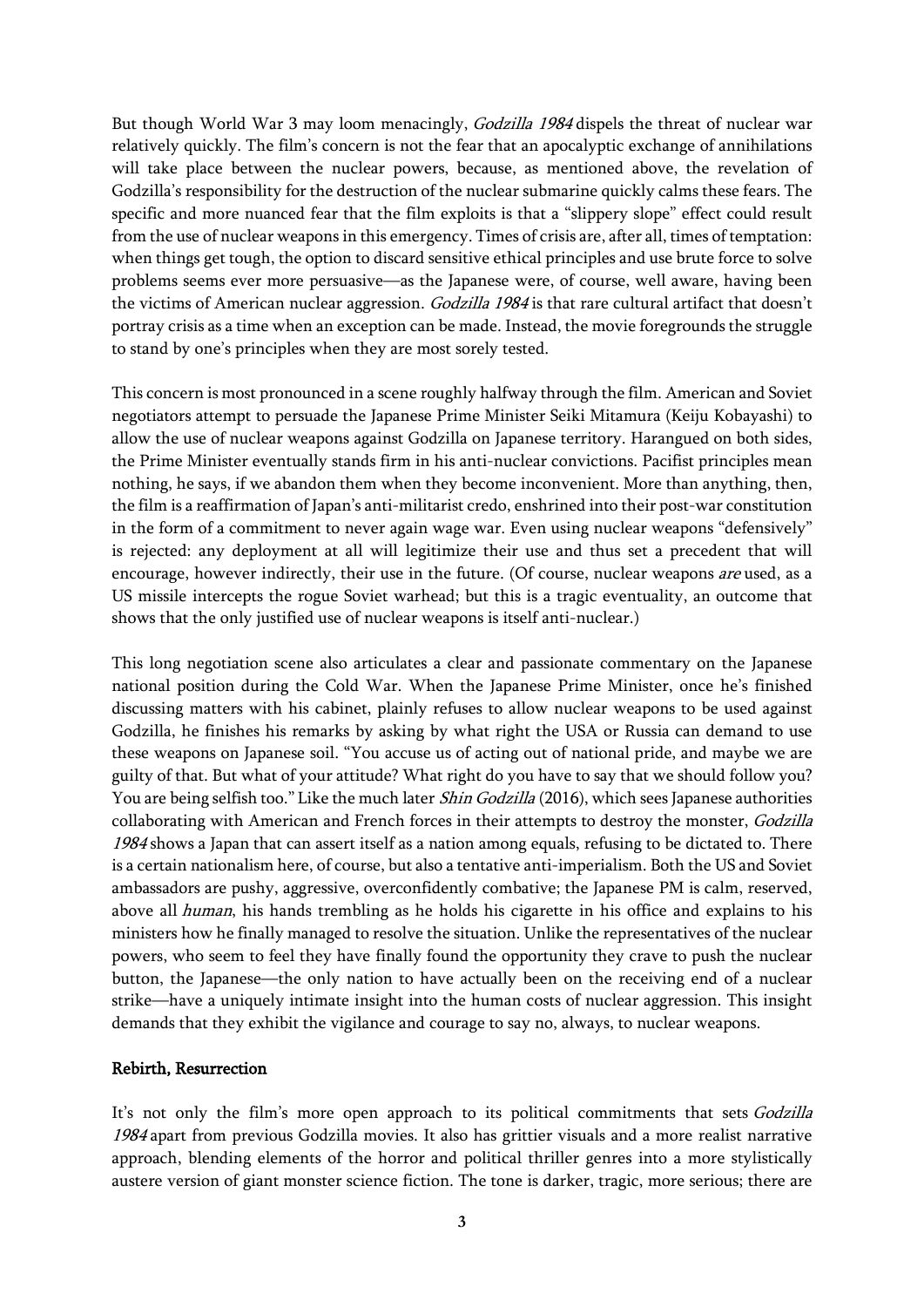no more victory dances, special moves, speech bubbles, child protagonists, or plucky kaiju sidekicks. In place of these fun, carnivalesque elements that characterize many of Godzilla's later Shōwa features, Godzilla 1984 prioritizes Godzilla annihilating Tokyo by night while the itchy trigger fingers of global superpowers threaten nuclear winter. The film's opening has a pulpy horror feel, featuring spooky green lighting, grisly gloop and grue, and corpses sucked dry by a giant facehugger-esque sea-tick. Its closing movement is slow, quiet, elegiac, full of moments of aching stillness as the confused monsteris led to its doom. Like only three other Godzilla films (the original, Roland Emmerich's 1998 Godzilla, and Shin Godzilla), Godzilla does not fight another monster, allowing the primal majesty of the monster itself to take center stage.



This majesty feels a little understated, though, as Godzilla's redesign is only partially successful. There is lots to love, particularly in the creature's auditory profile. The crashes and booms of its stomping feet are satisfyingly cacophonous, and the roar is more animalistic, guttural, and thunderous—more, in short, like the roar found in the original *Godzilla* and less like the more jovial skreeonk heard throughout the comparatively light-hearted sequels of the 1960s and '70s. On the other hand, the suit often looks goofy due to its clunky articulation and static, inexpressive eyes; and compared with Godzilla's previous destructive antics, the rampage through Tokyo feels lukewarm and low-energy. But it is the characterization of Godzilla as what director Koji Hashimoto calls "a living conflict of evil and sadness" that ultimately makes the new Godzilla an effective beast. Though critics have dismissed Godzilla's slow movement in this movie as aimless, dawdling, and boring, the monster seems more sympathetic, and more interesting, when interpreted as a confused, hapless, and hungry creature struggling to understand the world around it. Neither a conquering embodiment of sheer, malicious onslaught or a swashbuckling, child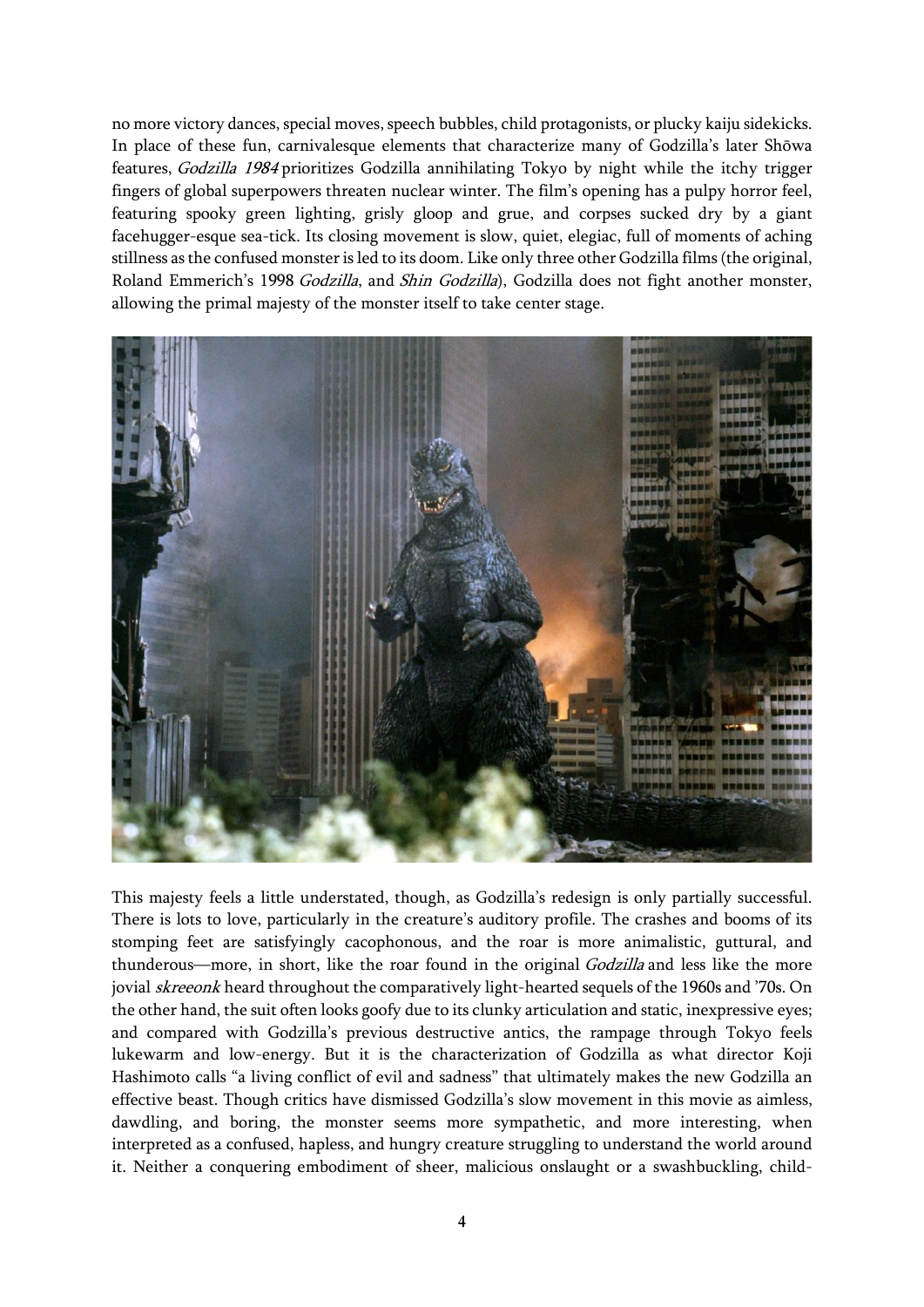friendly superhero, Godzilla appears here as a tragic, doomed figure, lost in a baffling and hostile environment. This iteration of Godzilla speaks to the confusion and helplessness felt by many in the face of the absurd yet terrifyingly real nuclear threat.

The deliberate strategy of positioning *Godzilla 1984* as more grown-up, more aesthetically mature, is an attempt to refurbish Godzilla's reputation, to wipe away the embarrassment of the increasingly goofy Shōwa years. Many fans (myself included) love the more freewheeling 1970s films, with their wackier stories and more outré characterizations—such as the space cockroaches using an amusement park to infiltrate human society in *Godzilla Vs. Gigan* (1972), the sentient robot Jet Jaguar who helps Godzilla destroy an avenging hollow earth cockroach in Godzilla Vs. Megalon (1973), and the dog-god King Caesar who helps destroy Godzilla's metal doppelganger in Godzilla Vs. Mechagodzilla (1974). But Steve Ryfle, in his book Japan's Favorite Mon-Star, speaks for many when he calls the post-*Destroy All Monsters* (1968) movies Godzilla's "dark days" because of the dramatic drop in both seriousness and production value.

And it is true that these later stock footage-laden sequels were made on lower budgets, catered to a younger audience, and saw decreasing ticket sales. The rise of TV kept audiences away from the cinema, and genre competition from the likes of American import Star Wars, rival studio Daiei's turtle kaiju Gamera, and TV sensation Ultraman dethroned Godzilla from his status as King of the Monsters, demoting him into a mid-field also-ran no longer able to dominate at the box office. This reduction in quality is reflected in the critical consensus around these later movies, which very often dismisses them as tacky pop culture crap that reflects poorly on the brooding arthouse gravitas of the 1954 original. "Americans in particular," writes *Den of [Geek](https://www.denofgeek.com/movies/godzilla-1985-was-ahead-of-its-time/)*, "were coming to see Godzilla films as a punchline, as the cheapest of the cheap and the dumbest of the dumb." The child-friendly animation series by Hanna-Barbera (1978-79), with its fairy-tale tone, grating levity, and the Scrappy Doo-esque mini-monster Godzooky, did nothing to counter this reputation.

These judgements about the cultural value of entertainment clearly influenced the creative process of Godzilla 1984. If this new incarnation was to be taken as seriously as its creators felt Godzilla deserved, the film needed to comprehensively parade its seriousness. It has its moments of humor and brightness, of course, but the movie's color palette is dominated by blacks, grays, and reds; its soundtrack is an opulent mixture of the heavily percussive and the orchestrally mournful; and its conclusions (both narrative and philosophical) are somber. For some critics—notably the condescending Roger Ebert, who said in his [error-filled](https://www.rogerebert.com/reviews/godzilla-1985-1985) one-star review that the movie deliberately echoed "the absurd dialogue, the bad lip-synching, the unbelievable special effects, the phony profundity" of the original—this was not a task worth taking time over. But for others, the return to darkness is a return to form, and the movie was successful enough to initiate a run of six increasingly flamboyant sequels. From 1989 to 1995, a new series of "versus films" would feature wild, bizarre plots worthy of the Shōwa era and a newly threatening, grimly charismatic Godzilla.

## Your Favorite Fire-Breathing Monster… Like You've Never Seen Him Before!

Godzilla's history is, to an extent at least, a history of cross-cultural communication. As Japan modernized rapidly in the decades after the Second World War, its popular cultural export business, including anime and manga (from the surreal darkness of Akira and Ghost in the Shell to the melancholy whimsy of Studio Ghibli), extreme horror movies by auteurs such as Takashi Miike (whose 1999 Audition and 2001 Ichi the Killer pushed the horror envelope at home and abroad), video gaming platforms and characters including Nintendo, PlayStation, and Pokemon, and popular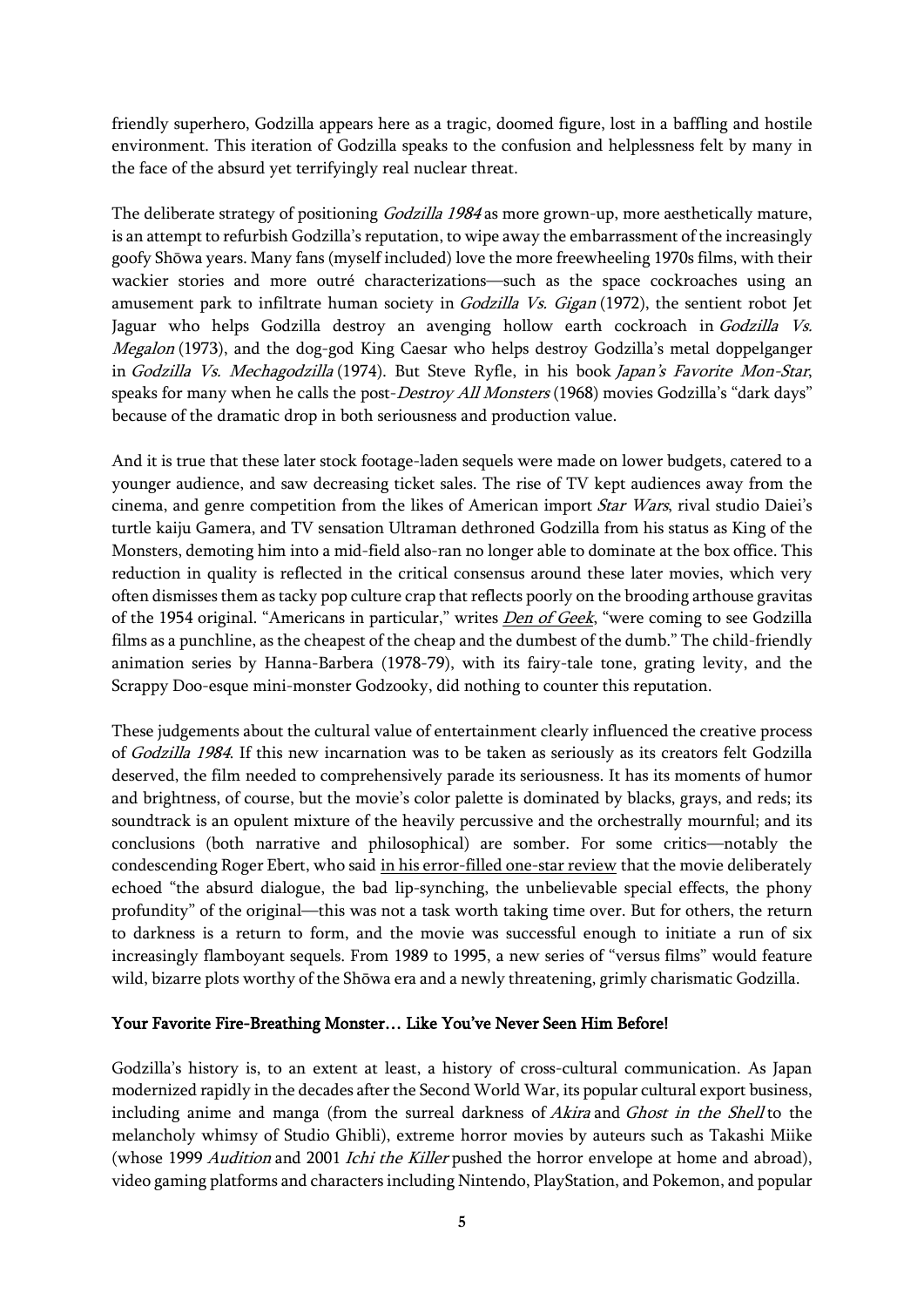toy lines such as Gundam Wing and Bandai's two brands Transformers and Machine Robo (known in the West as Gobots), constituted one of the most important aspects of its economic recovery. Tokusatsu—special effects movies, including kaiju movies—were no small part of this outpouring of soft power.



But Godzilla's history in the West is also, in large part, a history of bowdlerization. Godzilla: King of the Monsters! (1956) was a tonally sympathetic adaptation of the 1954 original; it retained a great deal of the original performances and much of the best effects work, adding Steve Martin (Raymond Burr), an American journalist functioning as a focalizing character who narrated the plot more or less directly to the audience. For years, however, Toho's poor grasp of overseas licensing meant that US distributors (keen to exploit the films financially, but utterly unsentimental about their content) were often free to butcher subsequent movies willy-nilly, adding stock footage, new music, and comically bad dubbing. Though the rationale for these editorial intrusions was usually that such changes were intended to make the films more accessible to non-Japanese audiences, some of the interventions seem brutal and ludicrous to later viewers, many of whom prefer to see the films as close to the way their original creators intended as possible. Godzilla's first sequel, Godzilla Raids Again, was recut and retitled *Gigantis! The Fire Monster* (1959)—as well as stuffing it with stock footage and giving it a patronizing explanatory voice-over, the adaptors even changed Godzilla's name—and sequel number two, *King Kong Vs. [Godzilla](https://wearethemutants.com/2021/03/25/the-greatest-showa-on-earth-1962s-king-kong-vs-godzilla/)*, had vital scenes of exposition, comedy, and characterization stripped out and replaced with a talking head newscaster who directly and listlessly explained the plot to the audience.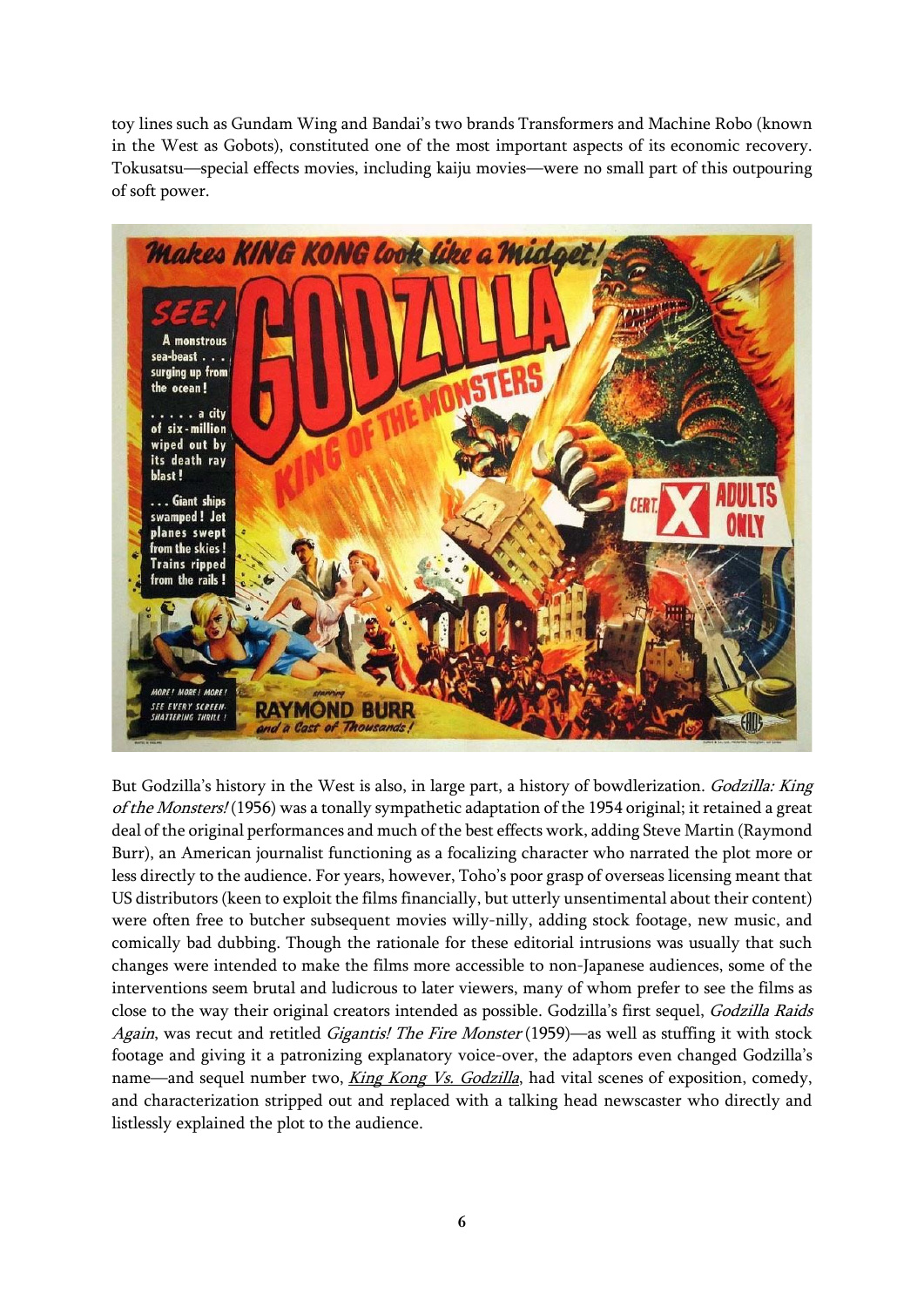Compared with rough handling like this, Godzilla 1985 is a mostly thoughtful and considerate adaptation of Godzilla 1984. Much as the Japanese version is a blank slate reboot of the original *Godzilla*, the American recut is a direct sequel to *Godzilla: King of the Monsters!* And, like its predecessor, Godzilla 1985 features a light-touch streamlining of the narrative, a reasonably proficient dub, and the retention of much of the original score. That said, Godzilla 1985 has its share of problems. Reviews were generally poor, with critics often targeting the special effects, which seemed old-fashioned and underwhelming to US audiences now used to the visual wonders experienced in films like Alien (1979), Blade Runner (1982), and The Terminator (1984). "Though special-effects experts in Japan and around the world have vastly improved their craft in the last 30 years," wrote the New York [Times](https://www.nytimes.com/1985/08/30/movies/the-screen-godzilla-1985.html), "you wouldn't know it from this film." Elsewhere, the adaptation process itself took flak. A redundant sub-plot featuring American military characters, which is shot on a visibly flimsy set and padded with silly jokes, was added. On this count, Steve Ryfle is particularly withering, noting that this narrative element makes Godzilla 1985 "a dead serious Japanese monster movie interrupted every ten minutes or so by pointless vignettes featuring (mostly bad) American actors, including a wisecracking military punk who should be shot."

But this is the least of it. Godzilla 1985 is now notorious for its extraordinarily heavy-handed Dr Pepper product placement. Dr Pepper stumped up a [proportion](https://www.latimes.com/archives/la-xpm-1985-08-02-ca-5791-story.html) of the cash for the reshoots, and they demanded a lot in return. As a result, the American characters approvingly sip the beverage in the war room and converse in front of a dazzlingly bright vending machine. In the [campy](https://www.youtube.com/watch?v=AOhUTnFhFwI) tie-in promo [adverts,](https://www.youtube.com/watch?v=AOhUTnFhFwI) Godzilla attacks Tokyo in search of the soft drink, and his picky girlfriend Lady Godzilla demands the diet [version.](https://www.youtube.com/watch?v=1_ZBxLjk4qs) Though the tonal reset of Godzilla 1984 sought to distance Godzilla from the sillier aspects of the monster's reputation, the studios responsible were clearly happy enough to exploit this reputation for marketing and promotional purposes.



Perhaps most importantly, however, Raymond Burr reprises his role as the journalist Steve Martin, appearing here as a world-weary father figure summoned by the US military for his insight into the original disaster. Legend has it that Burr had a profound influence on the project, rewriting or extemporizing lines, refusing to drink Dr Pepper, and forcing the production team to take the subject matter seriously. Whether or not these stories are apocryphal—a recent piece in fanzine *[Kaiju](https://kaijuramenmedia.com/shop/p/issue4) Ramen* suggests that there is little evidence to actually support such tales—Burr definitely brings a certain hammy seriousness to the new scenes without which they would be much the poorer. Much as the Japanese Prime Minister is the voice of conscience in Godzilla 1984, in Godzilla 1985 Martin is a grizzled and wise elder who dampens the youthful enthusiasm of the American military officers with his cynical testimony from the past. Martin offers nuggets of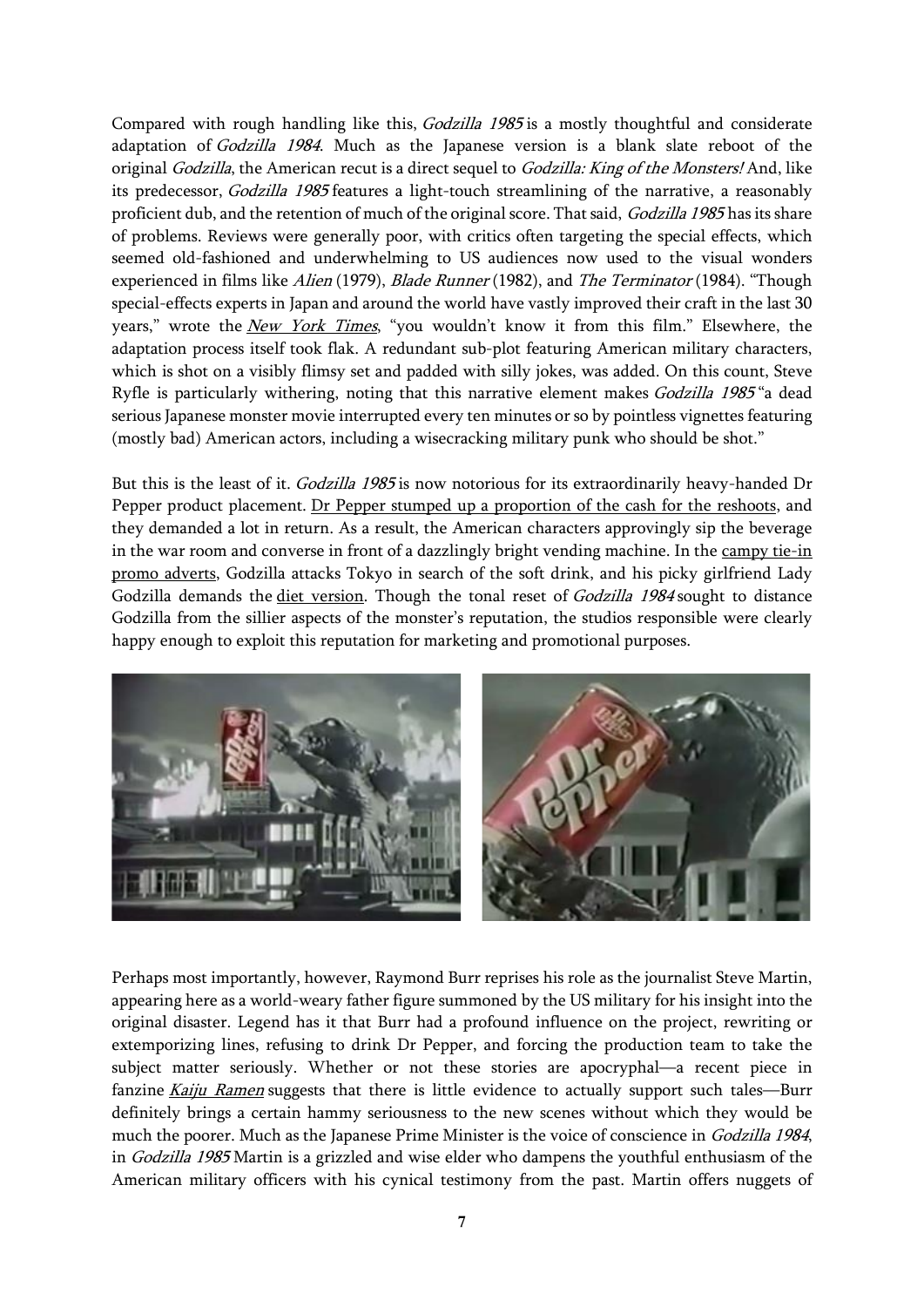expertise about Godzilla's behavior, expertise gained from his exposure to the beast but also, it is implied, from years of thoughtful reflection on the matter. He is clear, for instance, that military force will yield no results. "Firepower of any kind or magnitude is not the answer," he states. "Godzilla's like a hurricane or a tidal wave. We must approach him as we would a force of nature. We must understand him, deal with him, perhaps even try to communicate with him."

The movie closes with an ominous monolog delivered by Burr, which is rich in metaphysical claims about humanity's inability to challenge the colossal natural forces that Godzilla represents:

> Nature has a way sometimes of reminding man of just how small he is. She occasionally throws up the terrible offsprings of our pride and carelessness to remind us of how puny we really are in the face of a tornado, an earthquake, or a Godzilla. The reckless ambitions of man are often dwarfed by their dangerous consequences. For now, Godzilla, that strangely innocent and tragic monster, has gone to her. Whether he returns or not, or is never again seen by human eyes, the things he has taught us remain.

Godzilla 1985 is, then, much more didactic than Godzilla 1984, and by hammering the message home so hard it also loses a lot of its subtlety and sophistication. Much of the complexity of the negotiation scenes is stripped out, for example, replacing the debate among the Japanese cabinet with a straightforward refusal to countenance nuclear weapons. This retains the superficial antinuclear message of Godzilla 1984 but cuts out the discussion of Japan's right to participate as an international equal, reducing the thorny discussion of Japan's delicate geopolitical position to a flat and peremptory rejection of nuclear weapons. Removing these scenes and inserting far less interesting pontifications on man's relationship with nature—"Godzilla's a product of civilization. Men are the only real monsters," says Professor Hayashida—may make the film more palatable to international audiences (although it's not clear how we would know whether this is really true), but they do so at the cost of dampening and impoverishing the movie's political insights. Godzilla 1984 gives us a glimpse into Japan's Cold War position; Godzilla 1985 gives us pompous platitudes about the power of nature.

This distortion is found throughout other American adaptations of Godzilla. In Emmerich's Godzilla, the monster is awoken by French nuclear testing in the Pacific, and Gareth Edwards's Godzilla (2014) reframes US nuclear testing in the 1950s as attempts to kill Godzilla. Edwards's film (as well as its sequel, 2019's Godzilla: King of the Monsters) does feature Dr. Serizawa's father's stopped pocket watch, a family heirloom from Hiroshima, but in general there is a tendency in US adaptations to minimize American historical responsibility for the actual use of nuclear weapons against human targets. *Godzilla 1985* is notable in this regard, as perhaps its most striking change is that the Russians are transformed into nuclear aggressors. Where the Russian officer tries desperately to stop the launch in *Godzilla 1984*, in *Godzilla 1985* this scene is subtly recut to indicate that the Russian's dying struggle is in fact motivated by his desire to ensure that the missile is launched. To the last breath, the Soviets are murderous villains.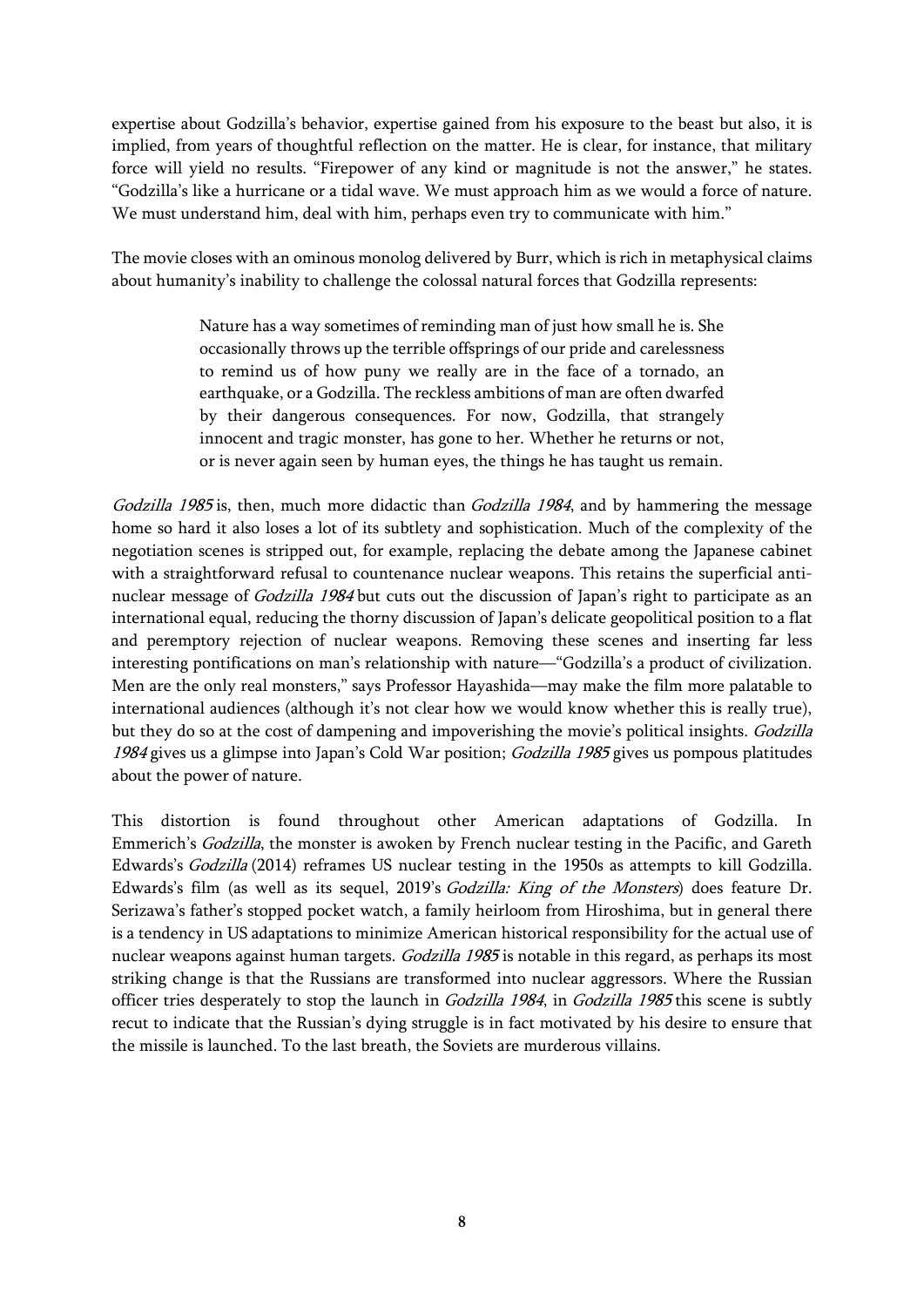

This extraordinary political about-face, in which the movie is changed from a piece of anti-nuclear pacifism to a piece of Reaganite anti-Soviet propaganda, is explained, in part at least, by the conservative politics of the owners of New World Pictures. Originally started by B-movie legend Roger Corman, by 1985 New World was owned by execs Larry Kupin, Harry E. Sloan, and Larry A. Thompson, whose [conservative](https://www.google.com/books/edition/Japan_s_Favorite_Mon_star/cqSOkywWeX4C?hl=en&gbpv=1&dq=%22known+for+injecting+their+right-wing,+Reagan-era+politics+into+films%22&pg=PA241&printsec=frontcover) affiliations led to the studio cutting out valuable scenes examining Japan's right to refuse the demands of the two nuclear superpowers, as well as cynically turning the Soviets into villains. For many viewers this change is not only nonsensical and ridiculous but actively undermines the longstanding political commitments of the Godzilla franchise. Another [reviewer](http://millionmonkeytheater.com/Godzilla1985.html) writes that in *Godzilla 1985* "the Russians take the place of all those goofy alien races that populated the 1960s and 70s-era Godzilla movies." The Kilaaks and Xiliens were, I have written [elsewhere,](https://wearethemutants.com/2021/10/06/the-golden-hydra-king-ghidorah-astro-colonizers-and-cold-war-empire/) allegories for aggressive imperial powers; in this light, it is particularly disappointing that Godzilla 1985 makes this change. Where Toho's previous filmsand, indeed, Godzilla 1984—are critical of imperialism, Godzilla 1985 is a piece of imperial propaganda directly engaged in the Reaganite public relations project of demonizing Communism.

In the final analysis, however, *Godzilla 1985* is perhaps more interesting than *Godzilla 1984*. Its distortions of the Japanese version throw light on what is most compelling about the original, and there is a lot of apocrypha to go around to boot. It is fun, for instance, to imagine the trepidation of the production staffer tasked with asking Raymond Burr to approvingly quaff Dr Pepper before delivering a line about man's fragility in the face of the overwhelming mystery of nature. And home video sales of *Godzilla 1985* were a major success, contributing massively to the continued overseas popularity of Godzilla. It is only a shame, then, that no official home video release of Godzilla 1985 exists, at least not here in the UK where I'm writing from. While Toho is putting out [Godzilla](https://godzillafoods.com/collections/hot-sauce) hot [sauce,](https://godzillafoods.com/collections/hot-sauce) [Godzilla](https://godzillafoods.com/collections/coffee) coffee, and Godzilla drinking [chocolate,](https://godzillafoods.com/collections/hot-cocoa) it remains the task of amateur preservationists to ensure that the films themselves remain in circulation.

Godzilla 1984 generated six sequels over the next eleven years, with a revamped Godzilla battling old foes King Ghidorah, Mothra, and Mechagodzilla, as well as new creatures Biollante, Spacegodzilla, and Destoroyah. These Heisei-era versus films represent the franchise's first sustained attempt at the sort of inter-film continuity that modern audiences recognize and expect,